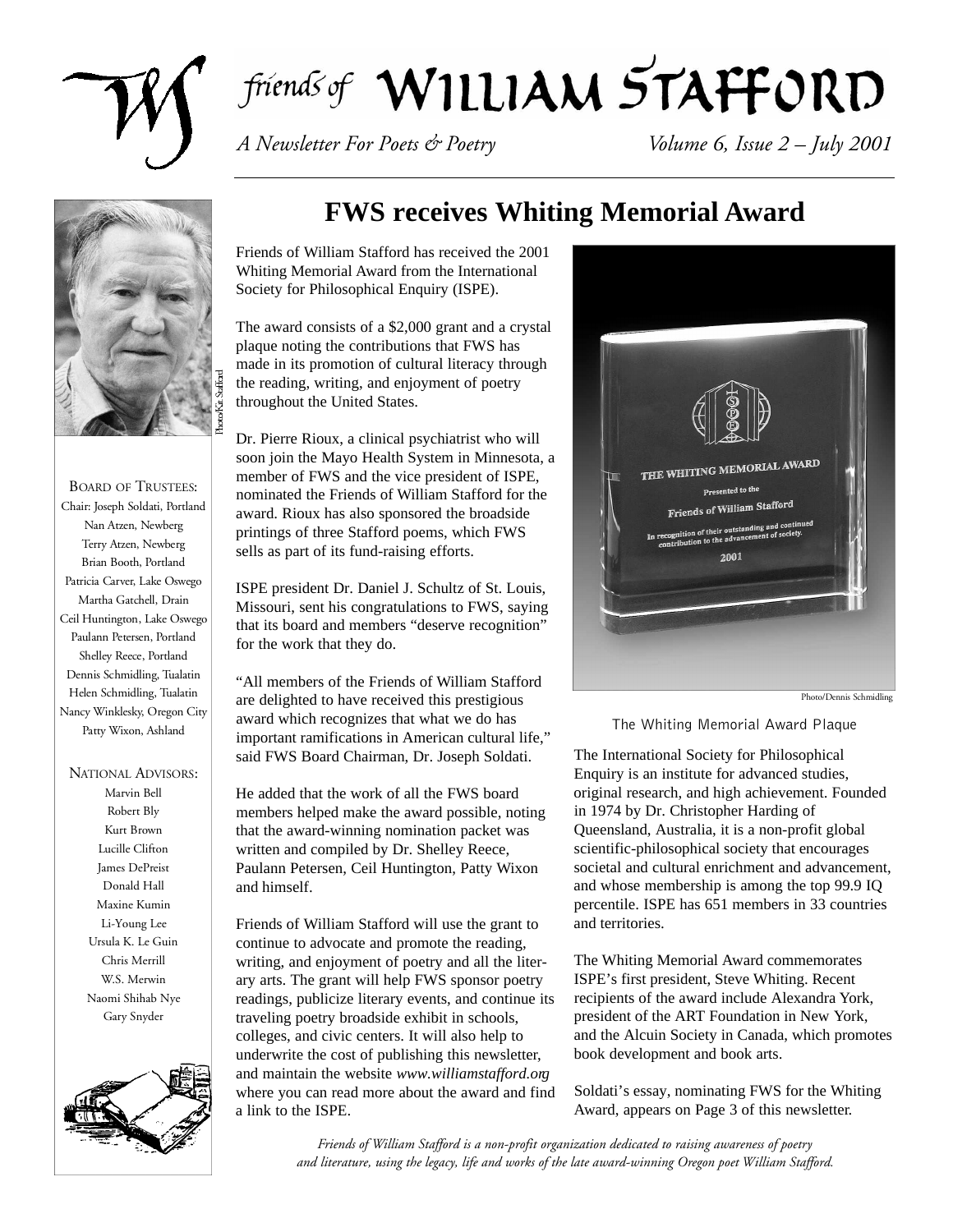# **Langston Hughes to be featured on poetry stamp**

The Academy of American Poets and the U.S. Postal Service celebrated America's literary heritage and National Poetry Month, with a new series of stamps devoted to the nation's best-loved poets.

From March 1 until April 30, the Academy collected nominations from the American public of their favorite poets. According to USPS guidelines, the nominated poet must be deceased for at least 10 years. In all, 205 poets were nominated and the winner this year is Langston Hughes. He was followed by Sylvia Plath, e.e. cummings, Wallace Stevens, and Elizabeth Bishop.

Langston Hughes was born in Joplin, Missouri, in 1902. His parents were

divorced when he was a small child and his father moved to Mexico. He was raised by his grandmother until he was 12, when he moved to Lincoln, Illinois, to live with his mother and her husband. It was during his high school years that Hughes began writing poetry. His first book of poetry, *The Weary Blues,* was published by Alfred A. Knopf in 1926. He finished his college education at Lincoln University in Pennsylvania three years later.

Hughes, who claimed Paul Lawrence Dunbar, Carl Sandburg, and Walt Whitman as his primary influences, is particularly known for his insightful, colorful portrayals of black life in America from the twenties through the sixties. He

### *26 August, 1993* **You Reading This, Be Ready**

*Starting here, what do you want to remember? How sunlight creeps along a shining floor? What scent of old wood hovers, what softened sound from outside fills the air?*

*Will you ever bring a better gift for the world than the breathing respect that you carry wherever you go right now? Are you waiting for time to show you some better thoughts?*

*When you turn around, starting here, lift this new glimpse that you found;carry into evening all that you want from this day.This interval you spent reading or hearing this, keep it for life –* 

*What can anyone give you greater than now, starting here, right in this room, when you turn around?*

> *– William Stafford Used with Permission The Way It Is, Graywolf Press*

wrote novels, short stories and plays, as well as poetry, and is also known for his engagement with the world of jazz and the influence it had on his writing, as in *Montage of a Dream Deferred.* His life and work were enormously important in shaping the artistic contributions of the Harlem Renaissance during the 1920s.

Among his poetry books are *The Dream Keeper,* (1932); *Shakespeare in Harlem,* (1942); *Freedom's Plow,* (1943); *Collected Poems of Langston Hughes,* (1994). Langston Hughes died in 1967.

More information is available on line at *www.poets.org.*

### *From our readers:*

#### **One family's favorite William Stafford story**

In April 1976, William Stafford came to Iowa to give three readings, at the University in Iowa City, Cornell College in Mt. Vernon and at Coe College in Cedar Rapids. He spent a night at our house. I did up his bed in monogrammed linen sheets – I think only the second time in my marriage that I used them! After the Coe reception, I encouraged the people present to come to our house to have more of Bill. In the course of that event, our son Nicholas, then 16, came home – long-haired and a bit scruffy but at least well-mannered. He extended his hand, saying to Bill, "Mr. Stafford, I've heard a LOT about you for a LONG time." Bill looked regretful and responded, "Forgive me."

> *Sara "Sally" Simmons, Ellicott City, Maryland*

### **Member appreciates Stafford's legacy**

I just want to thank you for the new newsletter. Mine just came in the mail today. Living in Nashville, Tennessee, I feel a bit "out of the loop" with regard to all the Oregon activities. But I share with you all a deep love and appreciation for William Stafford's work, and his living legacy. If it would be all right with you, I would like to write again and share with you in more detail what William Stafford's work has meant to me. There is no one here who can really fully appreciate the imprint his poems have made upon me and my family.

*Nicholas Dowd Nashville, Tennessee*

Send letters to FWS, P.O. Box 592, Lake Oswego, OR 97034 or *friends@williamstafford.org*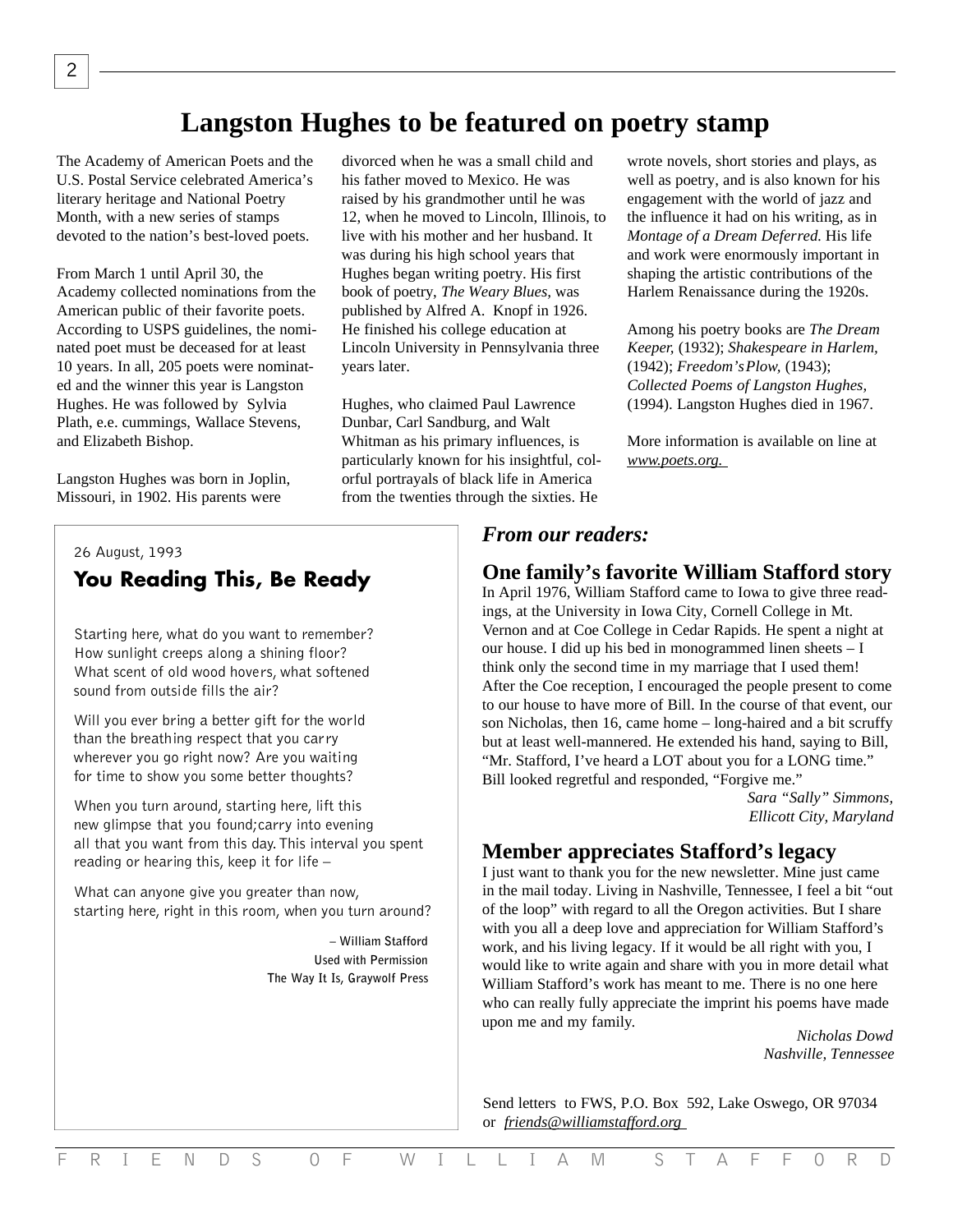# **The Uniqueness of William Stafford's Work and Its Continued Relevancy to Contemporary Life**

One aspect of the mission undertaken by The Friends of William Stafford is to preserve the poet's artistic legacy, believing that Stafford's poetry will continue to be relevant far into the twentyfirst century. Further, we believe that introducing readers to Stafford's work promotes the reading of all writers' work in all the literary arts (poetry, fiction, and nonfiction), encourages people to write, and at the same time preserves the tradition of free expression throughout the United States.

The uniqueness and on-going relevancy of a great poet's work are not difficult to assess. William Stafford was a great poet whose work since his death eight years ago has increased in readership and has attracted considerable criticism by scholars and writers for its artistic merit. Yet what truly makes Stafford's work unique and relevant is that now it's more vivid and contemporary to everyday Americans'lives and thoughts than it ever was. The poet is dead, but his poetry lives. And it lives not just on the pages of Stafford's many books, but, more importantly, in the minds and hearts of his readers.

One unique feature of Stafford's poems is that they speak *within*, even as they speak *to* a reader. They never speak *at* a reader. Reading his poems, one often has the feeling of a quiet voice in the ear, a moment of epiphany in which elements of what it means to be human come together – almost as if the reader thought of it himself: "nobody's voice / can find so tiny a message as comes / across your hand" (*Turn Over Your Hand*). Here the fact that we literally carry around our true identities ("this fine record," as the poem asserts) in our own hands is both enlightenment and confirmation. One is compelled, as I have often heard readers and hearers of Stafford's poems do, to utter an audible "Yes!"

To anyone who thinks that Stafford is not unique, I would suggest this: try to imitate him. Whether his poems are dark and troubling:

> *Animals full of light walk through the forest toward someone aiming a gun loaded with darkness* (from *Meditation*)

droll and amusing: "Talk like a jellyfish can ruin a party" (*At the Chairman's Housewarming*); or positive and heartening: "Even the upper end of the river / believes in the ocean" (*Climbing Along the River*), readers wonder at the easy grace and rhythms of his language, his almost disarmingly simple vocabulary and syntax. Stafford writes in an American idiom that has no discernible state lines. Even when he alludes to the Great Plains or to the mountains and rivers of the Northwest, his poetic idiom is the landscape of the United States.

self – both the poet and the human being – which can be found in the poems that constitute his literary legacy. The twinkle of his eyes might belie the somberness of one of his poem's themes, yet few of his poems actually despair. A Stafford poem, no matter



what the topic, often becomes an old friend, even after first reading it. Stafford himself was in many ways like his poetry: he befriended without showing off, he would talk to anyone and he was genuinely gracious to both readers and writers. He encouraged young people and aspiring poets, and he often wrote to them, answering a variety of questions and supporting their own writing endeavors.

Stafford's poems make friends of us, invite us to spend time with our minds and imaginations and consciences, to go beyond the barricades of self to explore the finite and infinite truths of life in the very cosmos in which we are so small yet play such a large role. The relevancy of Stafford's work, and of poetry in general, to contemporary American life is perhaps best expressed in his poem *Poetry:*

> *Its door opens near. It's a shrine by the road, it's a flower in the parking lot of The Pentagon,it says,"Look around, listen. Feel the air."It interrupts international telephone lines with a tune. When traffic lines jam, it gets out and dances on the bridge.If great people get distracted by fame they forget this essential kind of breathing and they die inside their gold shell. When caravans cross deserts it is the secret treasure hidden under the jewels. Sometimes commanders take us over, and they try to impose their whole universe, how to succeed by daily calculation: I can't eat that bread.*

Stafford's voice is an American voice, sometimes rebellious, but always individual, self-reliant and free.

*All quotations are from The Way It Is: New and Collected Poems Graywolf Press, 1998.*

*– Joseph Soldati, FWS Chair*

Stafford's continuing relevancy seems to abide in the man him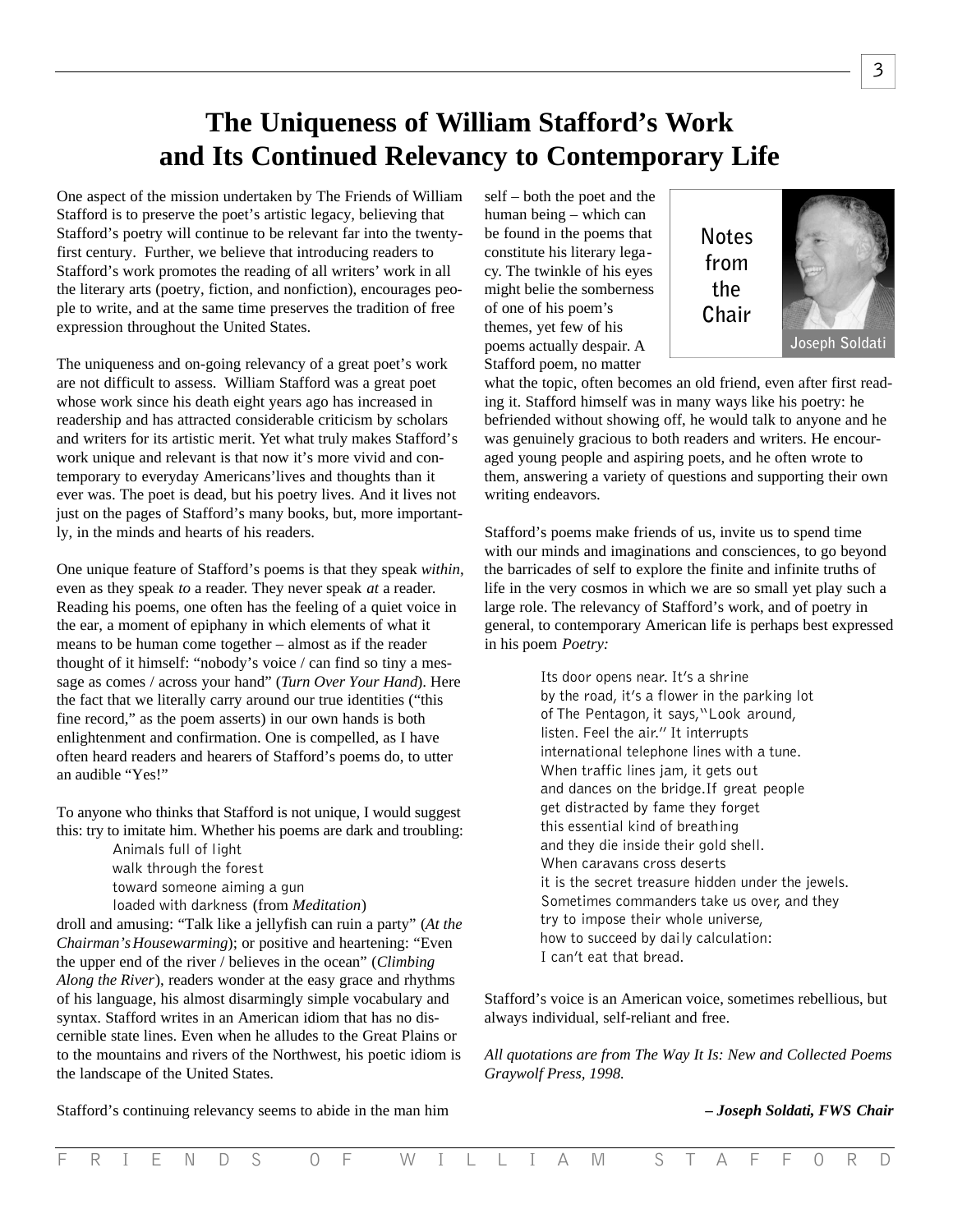# **Henry Taylor pays tribute to Stafford at reading**

After opening his April 5 reading at Reed College with one of his own poems, Pulitzer Prize winner Henry Taylor paid tribute to William Stafford by reciting – by heart – *Thinking for Berky.*

Talking about his admiration for Stafford, Taylor recalled that when he was 15, his father read E.A. Robinson aloud to him. "There are quite a few 15-year-olds who haven't had this experience," he quipped. But Taylor didn't know how to truly appreciate Robinson until, as a young man, he read Stafford's poetry. "Stafford's work showed me what Robinson could give me."

Describing himself as "simultaneously a Quaker and a Virginian," he related an anecdote about a Quaker cabinetmaker who was putting a walnut bottom into a walnut cabinet. Someone told the crafts-

Two exhibits featuring some of the broadsides from "How the Ink Feels" and items from the William Stafford Archives will be on display this summer in the Watzek Library at Lewis & Clark College.

Doug Erickson, archivist and head of special collections at the Watzek Library, and Paul Merchant, director of the William

"In The Beginning Was The Word" is a literary arts contest open to all writers. This contest is founded on two basic premises:

1) The primary way to the Spirit is not through doctrine, but through experience; 2) Poetry and creative prose possess the greatest capabilities, not only of reporting such "numinous encounters," but of recreating and mediating them.

Entrants need not meet any doctrinal or church membership requirements. There is no fee to enter. Cash prizes are: first place, \$500; second place, \$250; third

*30 August,1993*

# **For William Stafford**

*Someone we love, old friend, has telephoned to let me know you're gone – and so you are. I touch the steady books; my mind casts back, then fo rt h , and says, as you said once, so long – I look toward seeing you everywhere.*

> *– Henry Taylor Used with permission of the author*



man that he could easily put poplar in such a hidden spot, because "no one would know." "I would," the cabinetmaker replied. Taylor used this anecdote to explain something about his own work: his love of form, his desire to use intricate, demanding forms so unobtrusively that his poems still sound conversational.

The poem *For William Stafford,* by Henry Taylor, first appeared in *Poetry*, and is included in *Understanding Fiction, Poems, 1986-1996,* from Louisiana State University Press.

*– By Paulann Petersen*

# **Two exhibits at Lewis & Clark College Library**

Stafford Archives, will be co-curators. The exhibit will be on display from late July through August.

Selected broadsides from "How The Ink Feels" are part of the first exhibit titled "For My Friends: Broadsides by Contemporary American Poets." The second exhibit is titled "See Our Fine

Paper!" Consisting of poems on books, libraries and reading by contemporary American poets, it will include some of William Stafford's works and selected archival materials.

Phone (503) 768-7274 for details. Lewis & Clark College is at 0615 SW Palatine Hill Road, Portland.

# **Church sponsors unique literary contest**

place, \$100.The entry deadline for the contest is Sept. 1, 2001. For an entry form, phone (503) 635-4348, e-mail *loucc@teleport.com* or write to Lake Oswego United Church of Christ, 1111 SW Country Club Road, Lake Oswego, OR 97034.

Previous first-place winners have included local writers Annie Callan, Brian Doyle, Joan Maiers and David Oates.

The contest usually draws many entrants from around the country, as well as international submissions.



*2001 Literary Arts Contest*

*Sponsored by The Lake Oswego United Church of Christ (Congregational) (503) 635-4348, e-mail loucc@teleport.com*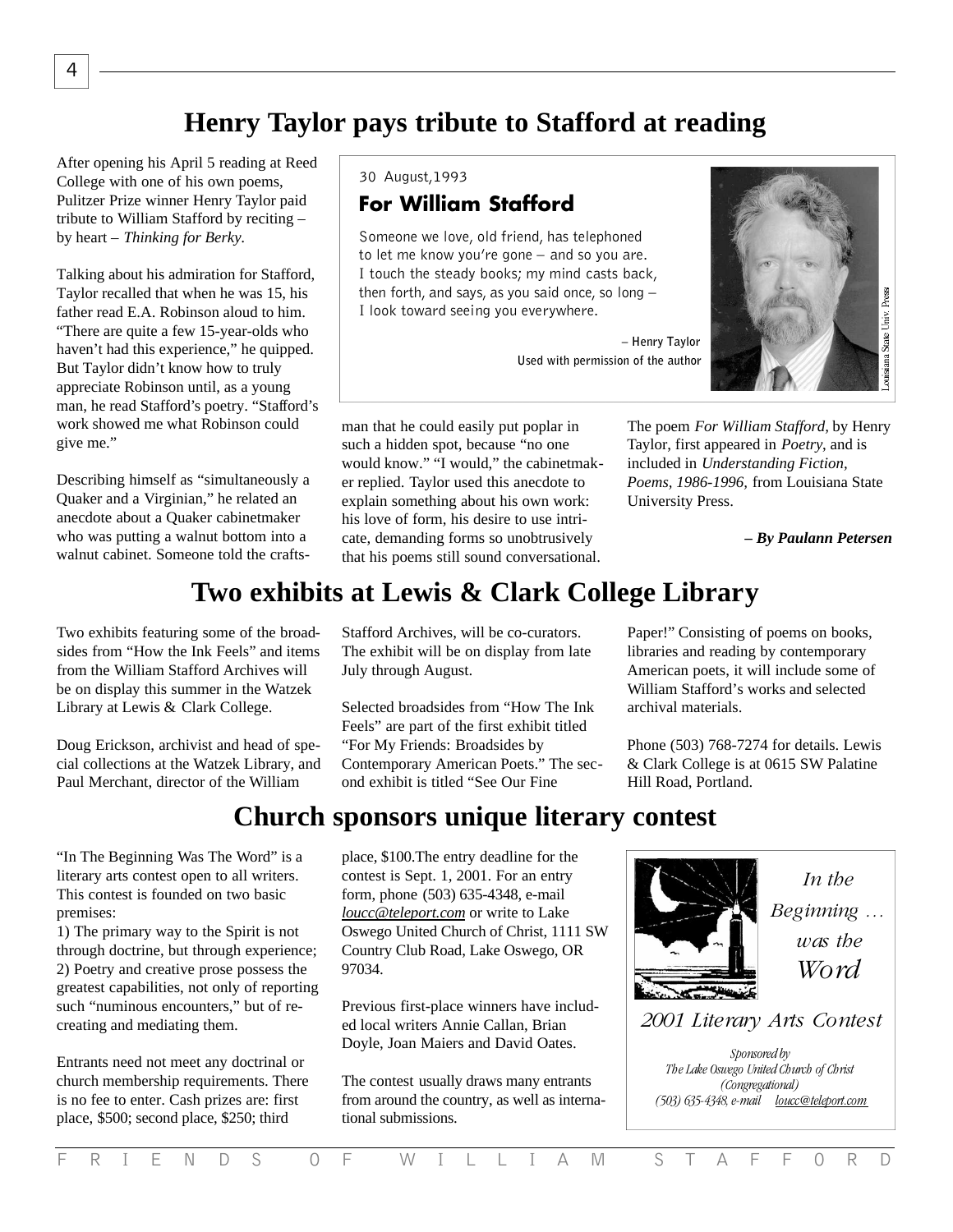# **Member profile: Don Colburn**

Don Colburn feels very lucky, lucky enough to call Bill Stafford friend. Stafford led the first poetry workshop that Don ever attended. That was in 1984, in Port Townsend, Wash., at the Centrum Writers Conference.

As his poem, *Differences,* suggests, Don felt "wonderfully lost." Over the following years, Don got to know Stafford quite well, keeping in touch by letters or visits. When Stafford was Consultant to Poetry at the Library of Congress, they got together whenever possible. He has collected some 35 books and chapbooks by Stafford for his bookshelf.

Don's poems have appeared in *The Iowa Review, The Nation,* and *Virginia Quarterly Review*. He earned an MFA in creative writing from Warren Wilson College. Now a reporter for *The Oregonian,* Colburn worked at *The Washington Post* for 16 years. He is a member of FWS. His poem, *Differences,* was first published in *Prairie Schooner.*

### **Broadsides for sale benefit FWS**

Sales of letterpress broadsides featuring Stafford poems *A Ritual To Read To Each Other* and *Why I Am Happy* benefit the Friends of William Stafford. A third broadside, *Earth Dweller* will be available in August. The printing is being done by Doug Stow at The Paper Crane Letterpress in Half Moon Bay, CA.

These works of art, each gently illustrated and suitable for framing, make great gifts at just \$10 each, plus \$3.50 for shipping. To place an order, make checks payable to FWS and mail to Nan Atzen, 29365 NE Putnam Road, Newberg OR 97132.

### **OSPA news and events**

The Oregon State Poetry Association's 2001 Fall Conference, Saturday, Oct. 13 at Willamette University in Salem, will feature workshops and readings by noted poets. (Presenters are unconfirmed at press time.) The fall conference is open to non-members.

OSPA's Fall Poetry Contest is underway, with \$900 in prizes in eight categories open to all poets and another \$100 in a special members-only category. The postmark deadline is Sept. 1. OSPA contests typically attract more than 600 entries from poets in 25 states.

OSPA will host the 2002 convention of the National Federation of State Poetry Societies, Inc. The dates are June 27-30 at the new performing arts center at Southwestern Oregon Community College in Coos Bay. For more information, write to OSPA, P.O. Box 602, West Linn, OR 97068 or visit their website at *www.oregonstatepoetryassoc.org.*

# **Differences**

*In memory of William Stafford*

*There was your knack for sounding regional in every region and the way you swam out past the single-minded, past the blocked on shore belaboring their alibis. Such gumption*

*could hold a poet afloat in the cold sea or start a car on ice, the poems sifting down like snowflakes: differences made of tiny differences.*

*I think of you in your brim hat, white shirt and old jeans, a morning's words in your shoulderbag, crossing the grass to sit with us*

*in a circle outside the old Fort Worden schoolhouse. It was the summer of '84 and I wanted to be your student. But you were tricky like wind and nearly*

*drove me crazy when you refused, coyote-faced, to praise or blame. You wouldn't let us, any more than generals, use your mind.You steered us back*

*toward recklessness and I've just begun to understand this need to give a poem up not to miss the next one. No one had ever leaned on me*

*to lower my standards,make grammar an enemy, greet failure gratefully. All these heresies – a life – in harmony under the voice. A poem finds its way*

*the way you'd listen as you roved a field alone, alert for local differences.*

> *– Don Colburn Used with permission*

## **'How The Ink Feels' on exhibit at WOU**

"How the Ink Feels," FWS sponsored traveling exhibit of letterhead broadsides, will be at Western Oregon University in Monmouth for three months, Sept. 15 to Dec. 15, in the Hamersly Library. Readings and events will be scheduled.

"How The Ink Feels" features 64 matted and framed letterpress broadsides of poetry and prose by well-known writers such as Naomi Shihab Nye, Robert Bly and Rita Dove. Nancy Winklesky, exhibit coordinator, may be reached at (503) 655-1443 or by e-mail at *thewinks@teleport.com.*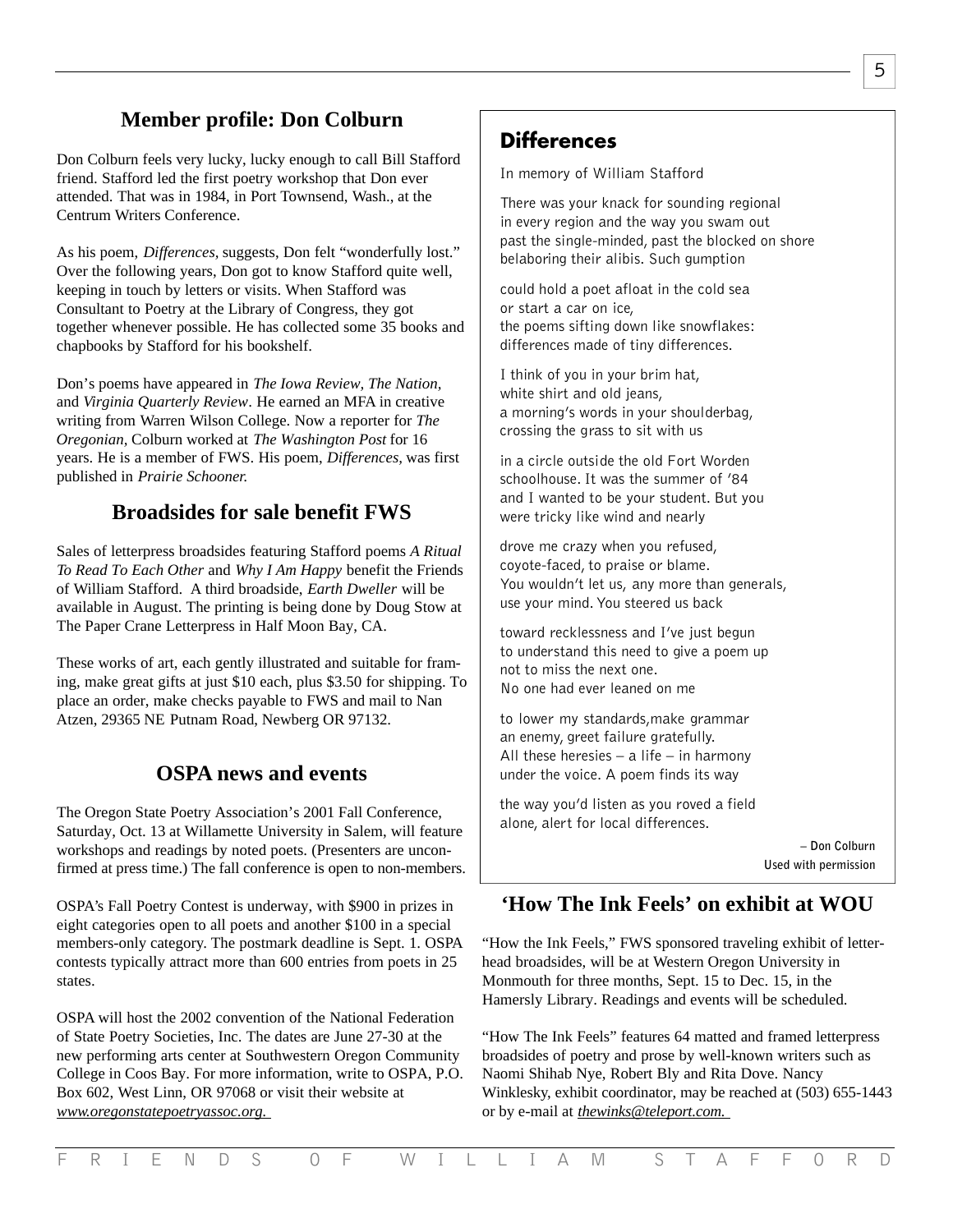# **Billy Collins the nation's next poet laureate**

Billy Collins, distinguished professor of English at Lehman College at the City University of New York, has been named as the nation's next poet laureate.

In addition to having taught English at Lehman College in the Bronx for the last three decades, Collins, 60, is a writer-inresidence at Sarah Lawrence College in Yonkers. He will assume his new duties in October, when he opens the Library of Congress's annual literary series.

As for his plans for the honorary post, he said: "I hope to put my own spin on it, to add my touch to the laureateship. How that is going to be done except for activism and engagement in Washington I'm not sure yet.

### **Former FWS director wins Western States Award**

Peter Sears has received the Western States Book Award for Poetry 2001 for *The Brink* (Gibbs Smith, 2000).

Sears was the executive director of Friends of William Stafford in 1994, and was instrumental in bringing the organization together. He now works for the Oregon

### **Membership renewals much appreciated!**

The FWS Newsletter's new format and an appeal to members generated a considerable number of renewals since April.

Membership dollars go toward the cost of printing and mailing the newsletter, putting our web site on line, and supplementing the

**FRIENDS OF WILLIAM STAFFORD** Newsletter© is published quarterly.

Publisher: Helen Schmidling Editor: Patricia Carver Designer: Dennis Schmidling

Send comments, letters, information on poetry events, etc. to: FWS, P.O. Box 492, Lake Oswego, OR 97034 or e-mail: *friends@williamstafford.org* 

I'm all for a wide number of people reading poetry and I've tried to make that clear in every poem I've ever written."

Collins'books of poetry include *Picnic, Lightning* (University of Pittsburgh Press, 1998); *The Art of Drowning* (1995), a Lenore Marshall Poetry Prize finalist; and *Questions About Angels* (1991). His next collection, *Sailing Alone Around the Room,* is to be released this fall by Random House.

The one-year appointment carries a \$35,000 stipend from private funds and an office in the Library of Congress. Collins succeeds Stanley Kunitz, who was appointed in August 2000.

Community of Writers and for a publishing company in Corvallis, where he resides. Other books by Sears are *Tour: New and Selected Poems* and *Secret Writing.* His poems have appeared in *The*

*Atlantic, Iowa Review, Field* and

*Ploughshares.*

funds generated by fees from the touring broadsides exhibit.

Our membership roster has included a number of people we've been "carrying" some since 1997! A reminder letter has resulted in 39 of these long-timers renewing their memberships, as well as renewals from 34 active members.

FWS now boasts 11 lifetime members who have contributed at the \$150 level. For an organization with a small membership, that is almost 5 percent. If you have not yet renewed your membership this year, please do so, using the form on the next page. If you are paid-up, please share the membership form with a friend. Thank you, Members for your support.

# **Calendar of Events**

#### *JULY*

#### **FISHTRAP SUMMER WRITING**

**WORKSHOP:** July 9-12 in Enterprise, OR. Fishtrap Gathering follows through July 15. (541) 426-3623 or *www.fishtrap.org.* 

**LEWIS & CLARK COLLEGE:** "See Our Fine Paper!" and "For My Friends: Broadsides by Contemporary American Poets" both in the Watzek Library. Late July through August.

**LAKE OSWEGO FARMERS MARKET:** Poetry Reading July 7, 14, Aug. 18. Featured readers & open mike, bring your favorite poem. Millennium Plaza Park. Poet Don Hynes will be the featured reader on Aug. 18.

**ASHLAND WRITERS' CONFERENCE: July** 24-28, Southern Oregon University. Workshops in poetry, fiction, and creative nonfiction. Info: www.ashlandwriters.com.

**HAYSTACK SUMMER PROGRAM IN ARTS & SCIENCES:** Cannon Beach. Info: (503) 725-4382, or *www.haystack.pdx.edu.*

#### *AUGUST*

**AUG. 28:** Anniversary of William Stafford's death, 1993.

#### *SEPTEMBER*

**SITKA CENTER FOR ART & ECOLOGY:** P.O. Box 65, Otis, OR. 97368 (541) 994- 5485, *www.sitkacenter.org.* Sept. 8 &9, "Kindly Fruits of the Earth: Writing as Harvest" by Robert Michael Pyle; Sept. 15-16, "Creating Stories from Life" by Sally Ann Stevens; Sept. 29-30, "In The Belly of the Whale: The Journey of a Poem" by David Biespiel.

**HOW THE INK FEELS:** Sept. 15-Dec. 15, in Hamersly Library, Western Oregon University, Monmouth.

#### *OCTOBER*

**OREGON STATE POETRY ASSOCIATION:** Fall Conference, Oct. 13, Willamette University, Salem. Info: David Hedges, (503) 655-1274.

**NATIONAL POETRY DAY:** Oct. 13.

**LITERARY ARTS CONTEST:** Oct. 28, Reception and reading at Lake Oswego United Church of Christ. 11:30 a.m. (503) 635-4348.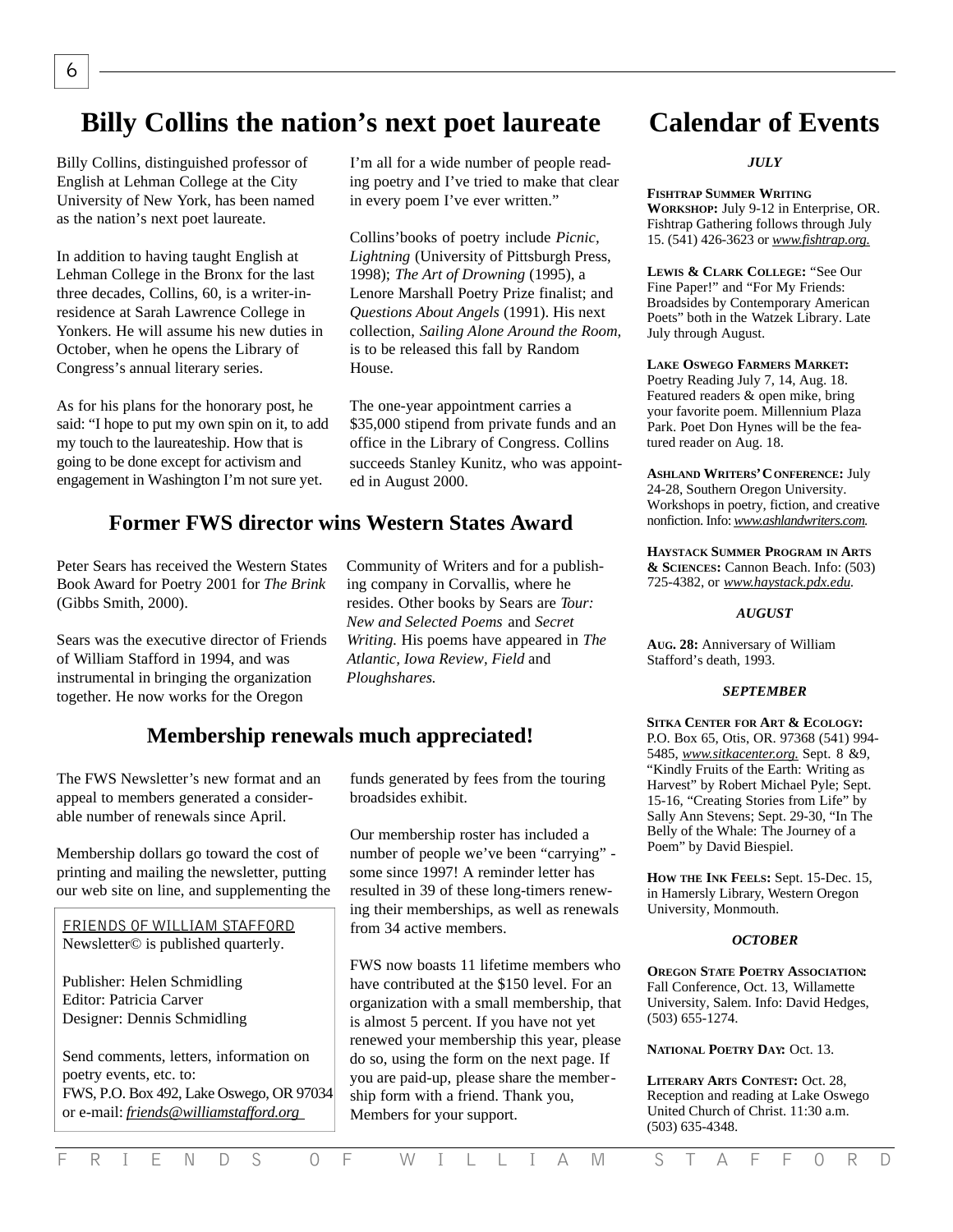# friends of WILLIAM STAFFORD

P.O. Box 592, Lake Oswego, Oregon 97034 Web: *www.williamstafford.org* • e-mail: *friends@williamstafford.org*

#### **MISSION STATEMENT:**

Our mission is to provide ongoing education in literature, particularly in poetry, in a way that will *e n c o u rage and enrich a broad community of readers and writers. In the spirit of William Stafford's* gifts as a teacher, we are also devoted to the free expression of literature and conscience. We seek ways *to share his work and advance the spirit of his teaching and literary witness. We direct our work toward education in local communities, to contribute to the poet's legacy for generations to come.*

#### **MEMBERSHIP FORM:**

William Stafford's direct work as a writer ended with his death in 1993, but through the *Friends of William Stafford*, his gifts as a teacher continue. He traveled widely in pursuit of the free expression of literature and conscience. We aim to continue to spread his work, "a plain unmarked envelope passing through the world," by advancing the spirit of his teaching. By joining the *Friends of William Stafford*, you will be contributing to his legacy for generations to come. Annual membership includes: • Newsletters that let you know about activities of *Friends of William Stafford;*

- A forum to promote poetry in your community;
- Opportunities to volunteer for *Friends of William Stafford* projects;
- A network of other poets, writers, and poetry organizations.

Bill Stafford was about poetry, and so is the *Friends of William Stafford.* Your membership dollars support our own newsletter and web site as well as the reading, writing and enjoyment of poetry.

| Date:<br>Name:<br>Address:                                                                                                                                                                                              |                                                                                                                                                                                                                                                                                         |
|-------------------------------------------------------------------------------------------------------------------------------------------------------------------------------------------------------------------------|-----------------------------------------------------------------------------------------------------------------------------------------------------------------------------------------------------------------------------------------------------------------------------------------|
| City:<br>e-mail:                                                                                                                                                                                                        | Phone (with area code):                                                                                                                                                                                                                                                                 |
| Business/Institutional Address OR Gift (Send to) Address:<br>Name:<br>Address:                                                                                                                                          |                                                                                                                                                                                                                                                                                         |
| City:                                                                                                                                                                                                                   | <b>Example 2018</b> State: <u>Country: Country: Country: 21</u>                                                                                                                                                                                                                         |
| e-mail:                                                                                                                                                                                                                 | Phone (with area code):                                                                                                                                                                                                                                                                 |
| Membership:<br>(Please check ALLappropriate boxes!)<br>[] New [] Renewal [] Gift<br>[] Standard \$25 [] Retired \$10<br>[ ] Student: \$10 [ ] Lifetime \$150<br>How did you learn about Friends of William<br>Stafford? | <b>Volunteer Opportunities:</b><br>(Check any you're interested in)<br>[] Organize Poetry Readings in your community<br>[] Help with Refreshments/Set-up<br>[] Distribute Posters/Flyers<br>[] Publicize Upcoming Events                                                                |
| Payment:<br>Mail to: Friends of William Stafford, PO Box 592, Lake Oswego, OR 97034                                                                                                                                     | Please make check payable to "Oregon Community Foundation fbo Friends of William Stafford"<br>If you have not renewed your membership in 2001, please do so now. If you have, please share<br>this form with a friend who would like to join. Or consider a gift membership. Thank You. |

#### Linda Hathaway Bunza – 2001 Ceil Huntington – 2001 Elizabeth Rogers-Wallace - 2001 George & Elizabeth Barton -2001 Marilyn S. (Marsh) Noll – 2001 Philip Miller & Colleen Cain-2001 R. Virgil Ellis – 2001 Shelley Reece – 2001 Patty & Vince Wixon - 2001 Linda Richard – 2000 Sulina Malzin – 2000 J. Alma Tedrow – 2000 **New Members: April-June '01** Sybil N. Carey David Jordan Michelle V. Price Kathleen LaMear **Renewals: April-June '01** Kit Abel Hawkins Martha Gatchell David Schauffler James A. Spillman Ronald & Linda S. Emblen Harold Johnson Phyllis Collier Kerns Virginia & C. Harold Campbell Edward G. & Janet Happ Charles & Eleanor Davis Melanie Green Valerie & G.W. Sutherland Tony White Mary Elizabeth Drabkin Harold & Jane Glazer Peter Paulson Galway Kinnell Barbara Hamby Beverly Partridge Dane Sihler Hannah H. Wilson Nancy Winterbourne Kathi Bowen-Jones Ann W. Crumpacker Karen & Paul Maughan Robert A. McFarlane Gary Sange David Brooks Andrews Kenneth & Kathi Appelt Sue & Ed Einowski Ivy Dempsey Curry/Stone Family Jim Hanlen James Musgrave Elizabeth Harper Neeld Phoebe Olson Jack & Jeanne Radow Sarah P. Simmons Gary Snyder R. Keith Allen Tim Dalrymple Judith Wold Charles Levendosky Douglas Barriclow Larry Ebersole Barbara Engel Robert & Kerstin Adams Roland Bartel Donna & Frank Lawrence Linda Pastan Doug & Margaret Stow Confluence Press Betty & Don Balmer Jean P. Burden Gail Chastain Elizabeth Fitch Howard G. Franklin Jean S. Hamar Patricia Jacobs Sarah W. Shorr George Venn Mariorie A. Crew

Volney Faw Sangwan Zimmerman *7*

**Lifetime Members**